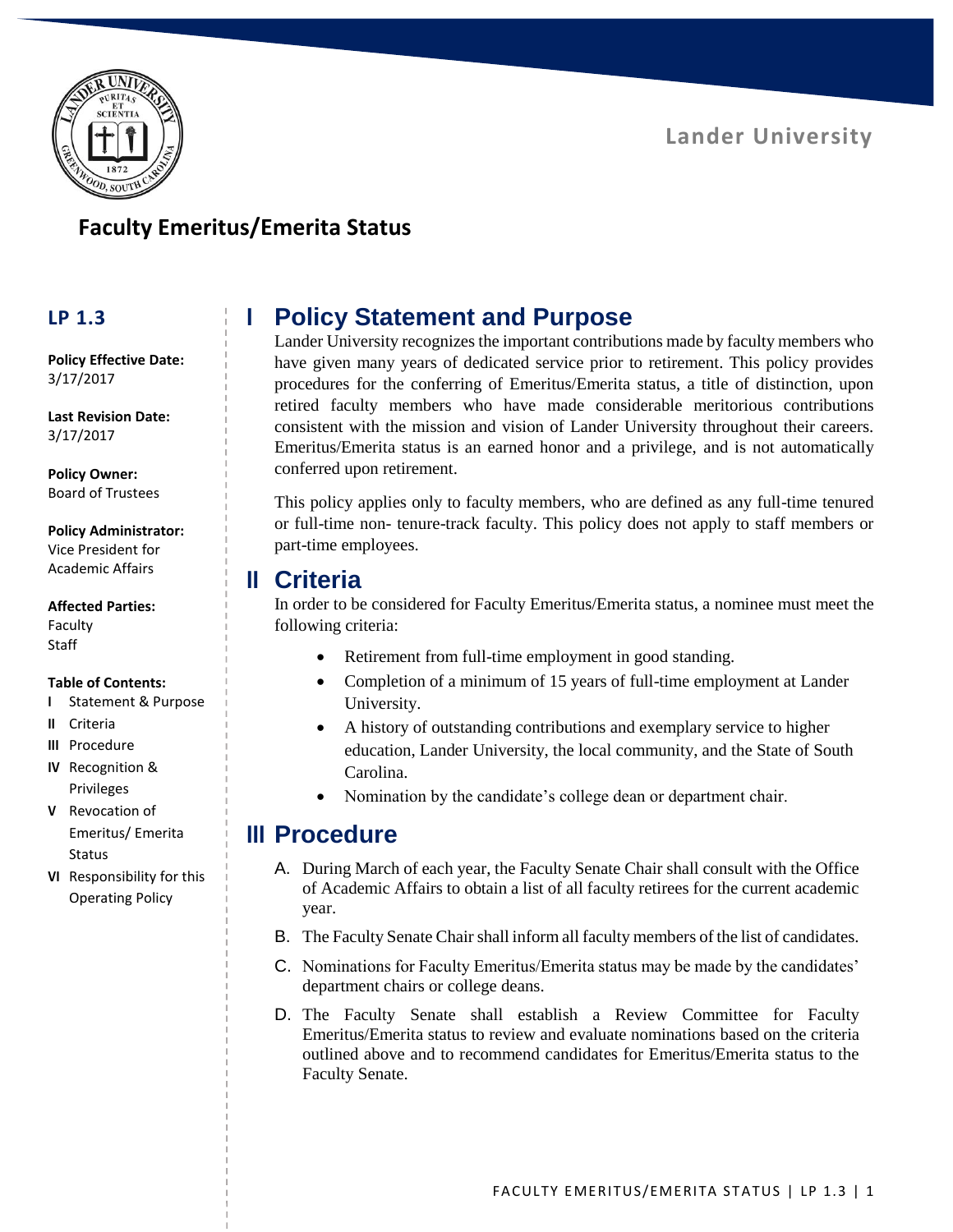



# **Faculty Emeritus/Emerita Status**

- E. The Faculty Senate may recommend Faculty Emeritus/Emerita status for as many candidates as are deemed eligible via a majority vote of the senators. This may include all, one or more, or none of the candidate.
- F. A list of candidates receiving a majority vote of the senators shall be submitted to the Provost/Vice President for Academic Affairs and the President for review and final approval.
- G. A mandatory waiting period of six months after retirement is required prior to conferring Emeritus/Emerita status.
- H. Upon conferral of Faculty Emeritus/Emerita status on the approved candidates by the President of Lander University, Faculty Emeritus/Emerita members shall be eligible for all the rights and privileges afforded under this policy.

## **IV Recognition and Privileges**

Retired faculty members who are granted Faculty Emeritus/Emerita status shall have campus privileges that include:

- Membership in the Emeritus/Emerita College group
- Access to Emeritus/Emerita-only activities
- Public recognition<sup>1</sup>
- Receipt of an award letter
- Listing as "Emeritus/Emerita" in all appropriate university publications
- Inclusion in university mailing list for announcements, event invitations, and campus news
- Eligibility for appointment to university advisory committees
- $\bullet$  Discounted admission to employee social events and lectures<sup>2</sup>
- Library privileges
- Special ID card
- Access to computer labs<sup>3</sup>
- Discounted admission to sporting events
- Discounted admission to performing arts events
- Ability to audit courses without  $cost<sup>4</sup>$

## **V Revocation of Emeritus/Emerita Status**

Emeritus/Emerita status may be revoked at any time at the discretion of the President of Lander University. Revocation may occur when it has been determined that an individual's conduct, before or after Emeritus/Emerita status has been conferred, diminishes Lander University's reputation.